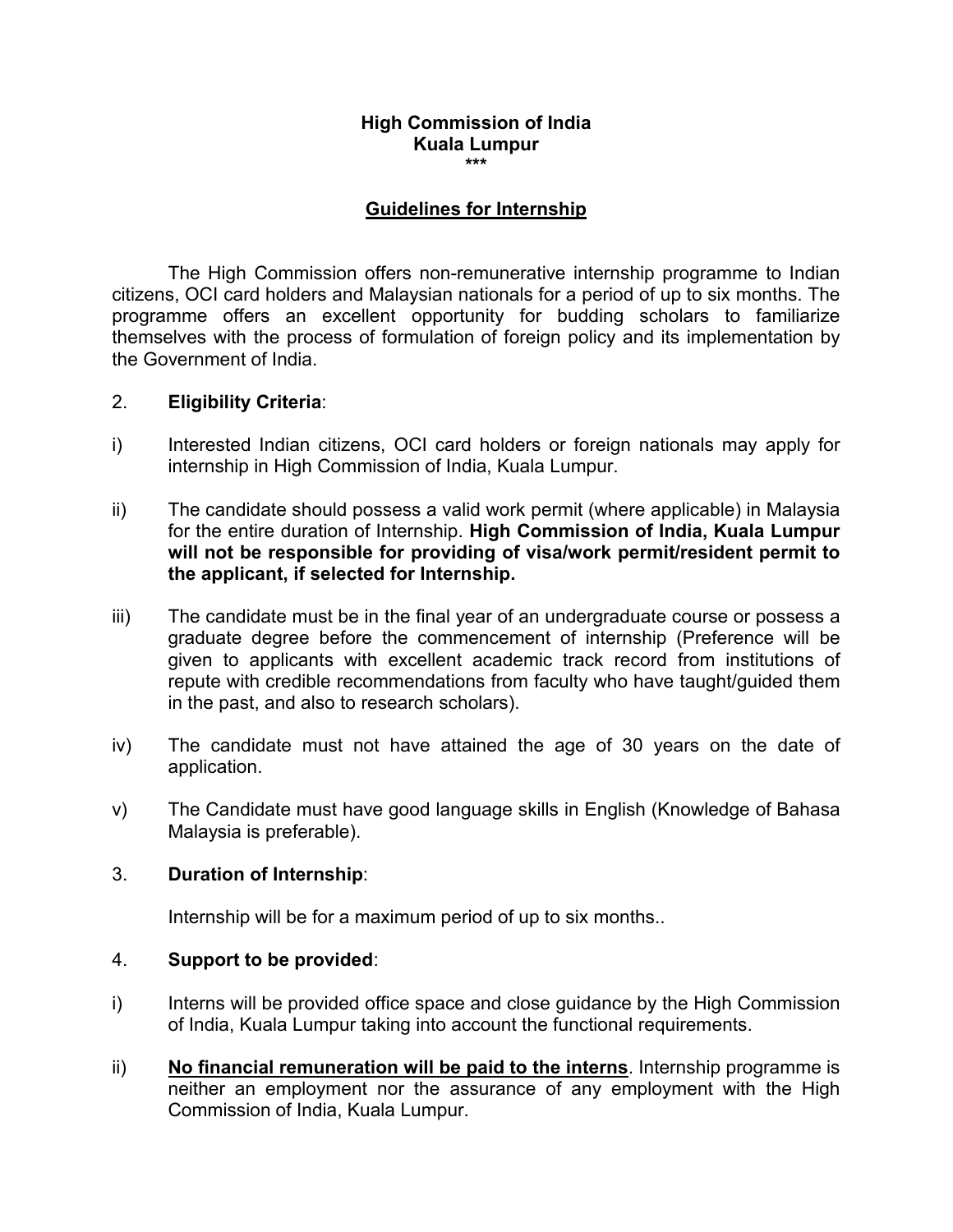### 5. **Nature of Internship**:

- i) Intern shall report to and work under close supervision of the High Commission of India, Kuala Lumpur. Intern will be required to conduct research, write reports, analyze evolving developments, or carry out any other task entrusted to them by the High Commission of India, Kuala Lumpur.
- ii) Upon completion of the Internship, the Intern isrequired to submit a report to the High Commission of India, Kuala Lumpur in English Language.
- iii) High Commission of India, Kuala Lumpur will issue a certificate upon successful completion of the Internship.

## 6. **Mode of Application**:

i) Applicant may send completed application form (enclosed) with full details, by post to Head of Chancery, High Commission of India, Wisma HRIH Lotus, Setapak, 53000 Kuala Lumpur or by email to [hoc.kl@mea.gov.in](mailto:hoc.kl@mea.gov.in) **latest by 4 PM on 6 July 2022 (Wednesday).**

## 7. **Checklist**:

The application for internship at Indian Missions/Posts must include the following:

- i) Duly filled in Application Form (Attached)
- ii) Copy of at least three documentary proofs of identity which must include copy of Passport & Work Permit or Stay Permit in Malaysia.
- iii) Curriculum Vitae.
- iv) Introduction letter from the Head of Institution where the applicant is studying, in case he/she is a student.
- v) No objection certificate from University/Institution in case the internship is to be pursued in parallel with an ongoing course.
- vi) Self-attested certificates and transcripts for all the accomplishments mentioned in Paras 8, 9 and 13 of Application Form (educational qualifications, current courses being pursued and projects undertaken).

#### 8. **Selection Procedure**:

All applications will be scrutinized and intimation will be sent to the selected candidates. The decision of the High Commission shall be final and binding and no queries shall be entertained after the completion of the selection process.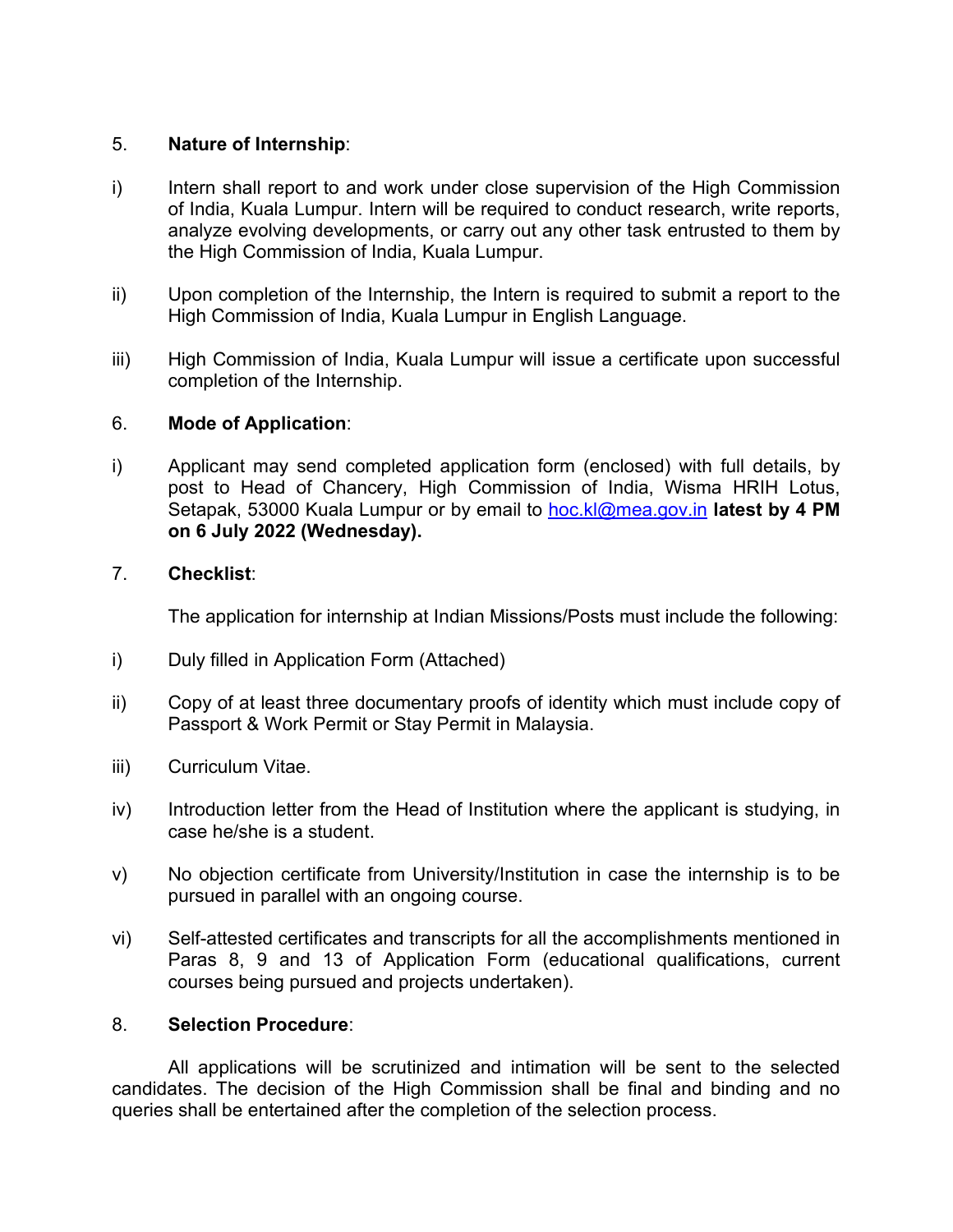## 10. **Termination of Internship**:

The High Commission of India, Kuala Lumpur may terminate engagement of intern at any point without giving any reason, as the High Commission deems fit. The decision of the High Commission of India, Kuala Lumpur shall be final in this regard. Intern can choose to leave the programme, if she/he so desires, giving prior notice of one week to the Head of Chancery, High Commission of India, Kuala Lumpur.

\*\*\*\*\*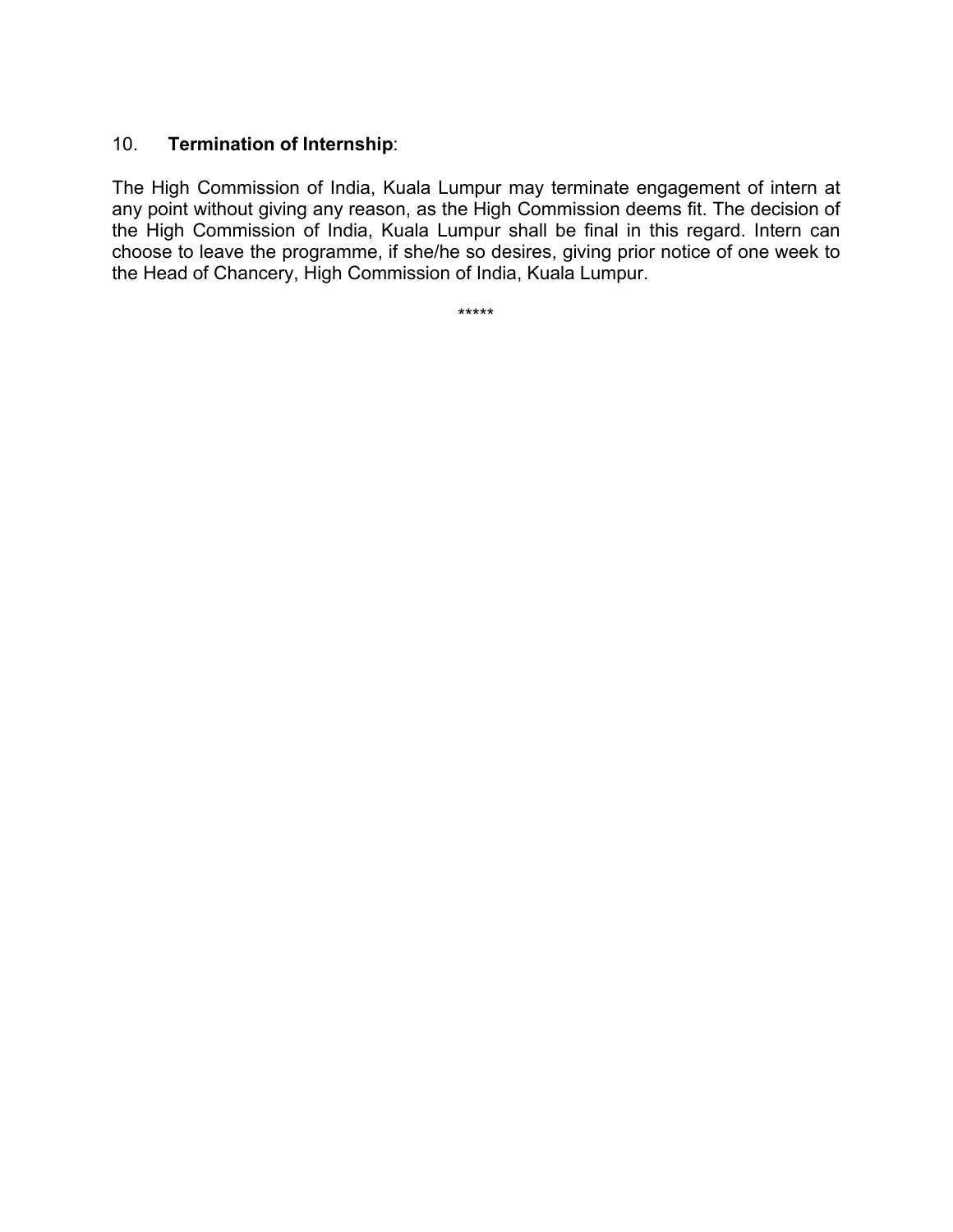# **PROFORMA FOR APPLICATION**

Latest passport size photo to be affixed**.**

- **1. Name:**
- **2. Nationality:**
- **3. Whether any family member holds Foreign nationality. If yes, details thereof:**
- **4. Address for correspondence:**
- **5. Contact No. :**
- **6. E-mail address:**
- **7. Date of Birth:**
- **8. Educational Qualification (Starting from Matriculation onwards):**

| SI.<br><b>No</b> | Name of Board/<br><b>University /</b><br><b>Institute</b> | Degree/<br>Examination<br><b>Passed</b> | <b>Period</b> | $%$ of<br><b>CGPA</b> | <b>Subjects</b> |
|------------------|-----------------------------------------------------------|-----------------------------------------|---------------|-----------------------|-----------------|
|                  |                                                           |                                         |               |                       |                 |
|                  |                                                           |                                         |               |                       |                 |
|                  |                                                           |                                         |               |                       |                 |
|                  |                                                           |                                         |               |                       |                 |
|                  |                                                           |                                         |               |                       |                 |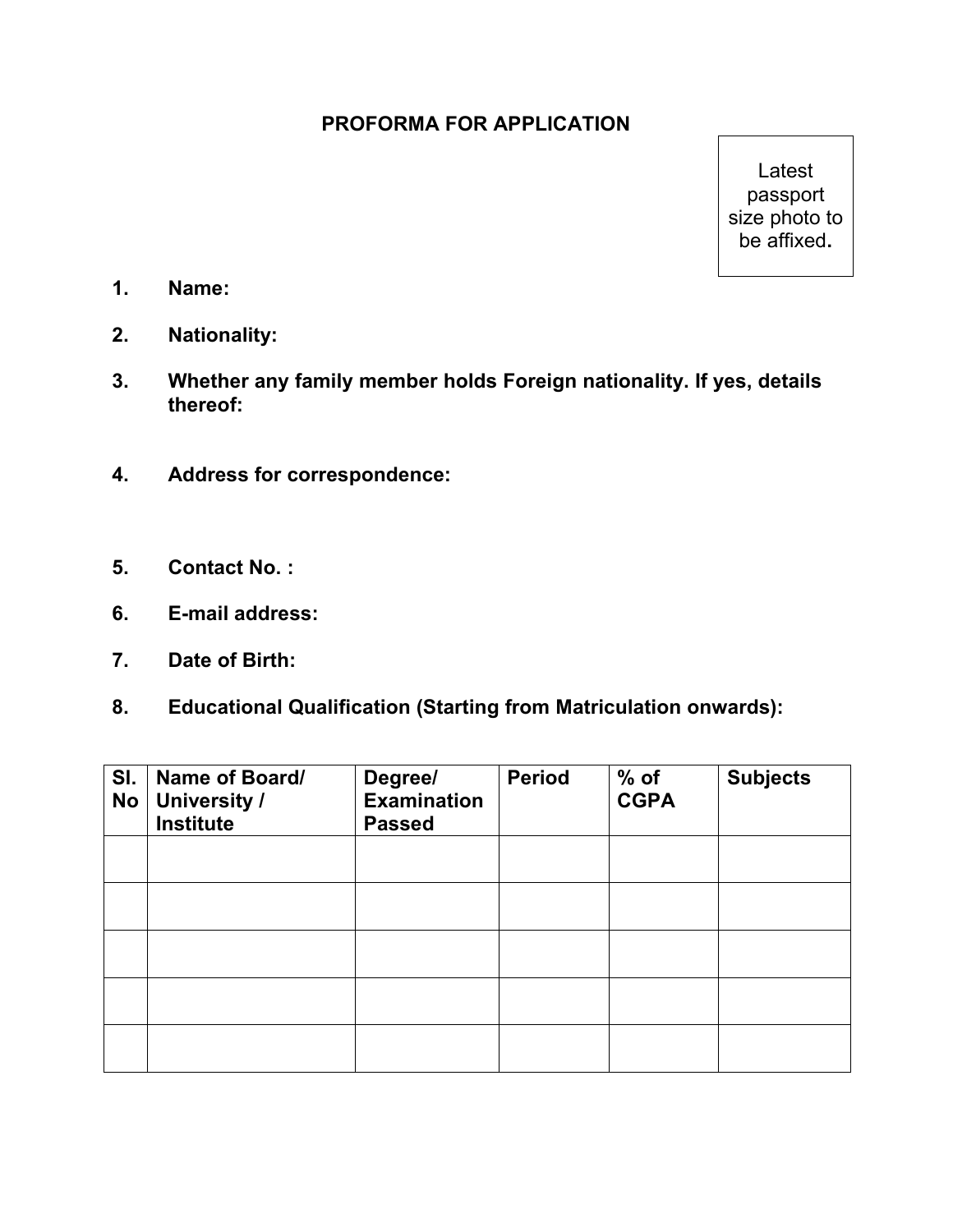- **9. Course presently pursuing, the University/Institute and its duration :**
- **10. Period during which internship is required (Maximum 6 months):**
- **11. Names of two References and their contact numbers from the present Institute or the Institute(s) last attended or a head of a Thinktank:**

- **12. Extracurricular activities/interests:**
- **13. Projects undertaken, if any:**
- **14. Why do you want to join this internship (in brief not exceeding 100 words) :**

**I certify that the above information furnished by me is true to the best of my knowledge and belief.**

**Place: (Signature) Date: (Name)**